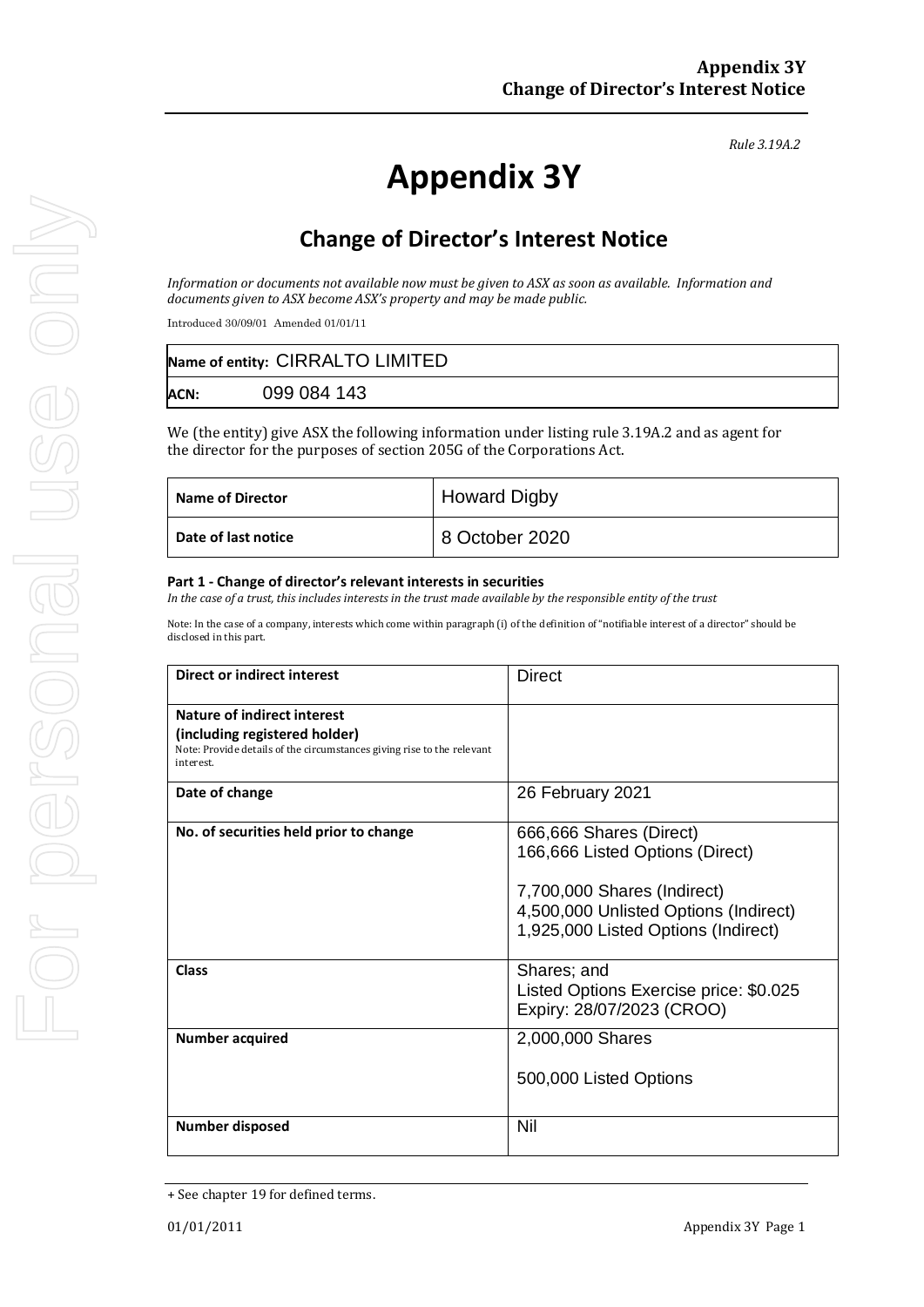| <b>Value/Consideration</b><br>Note: If consideration is non-cash, provide details and estimated<br>valuation                                                                | Shares acquired for \$0.01 per share<br>pursuant to a Placement and as<br>approved by shareholders at the<br>Company's 28 January 2021 AGM.<br>Listed Options acquired for \$0.001 per<br>options in lieu of participation in the<br>Option Entitlement Issue and as |
|-----------------------------------------------------------------------------------------------------------------------------------------------------------------------------|----------------------------------------------------------------------------------------------------------------------------------------------------------------------------------------------------------------------------------------------------------------------|
|                                                                                                                                                                             | approved by shareholders at the<br>Company's 28 January 2021 AGM.                                                                                                                                                                                                    |
| No. of securities held after change                                                                                                                                         | 2,666,666 Shares (Direct)<br>666,666 Listed Options (Direct)                                                                                                                                                                                                         |
|                                                                                                                                                                             | 7,700,000 Shares (Indirect)<br>4,500,000 Unlisted Options (Indirect)<br>1,925,000 Listed Options (Indirect)                                                                                                                                                          |
| Nature of change<br>Example: on-market trade, off-market trade, exercise of options, issue<br>of securities under dividend reinvestment plan, participation in buy-<br>back | Shares acquired pursuant to a<br>Placement and as approved by<br>shareholders at the Company's 28<br>January 2021 AGM.                                                                                                                                               |
|                                                                                                                                                                             | Listed Options acquired lieu of<br>participation in the Option Entitlement<br>Issue and as approved by shareholders<br>at the Company's 28 January 2021 AGM.                                                                                                         |

### **Part 2 – Change of director's interests in contracts**

Note: In the case of a company, interests which come within paragraph (ii) of the definition of "notifiable interest of a director" should be disclosed in this part.

| <b>Detail of contract</b>                                                                       | N/A |
|-------------------------------------------------------------------------------------------------|-----|
| <b>Nature of interest</b>                                                                       |     |
| Name of registered holder                                                                       |     |
| (if issued securities)                                                                          |     |
| Date of change                                                                                  |     |
| No. and class of securities to                                                                  |     |
| which interest related prior to                                                                 |     |
| change                                                                                          |     |
| Note: Details are only required for a contract in<br>relation to which the interest has changed |     |
| Interest acquired                                                                               |     |

<sup>+</sup> See chapter 19 for defined terms.